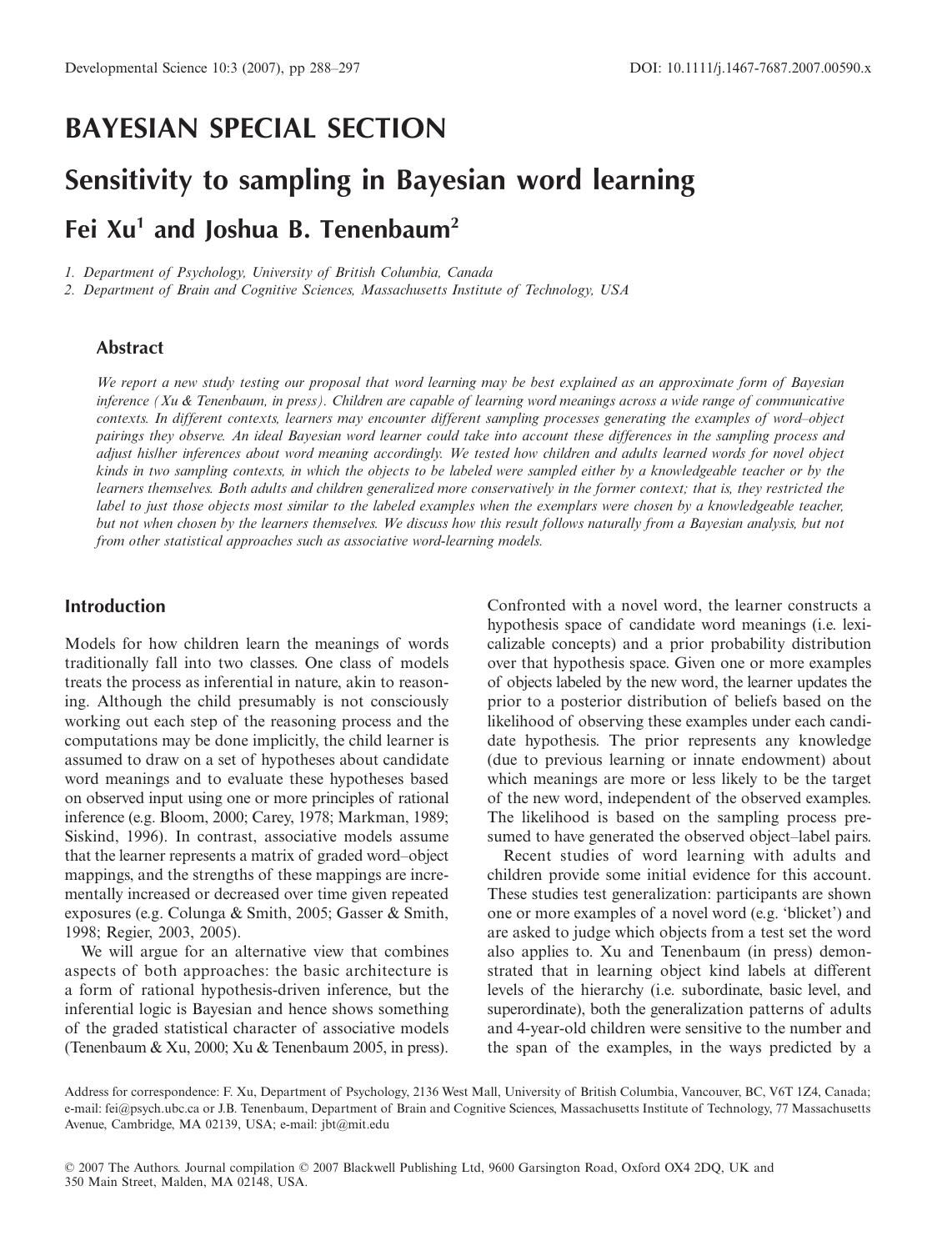simple Bayesian analysis. The most critical finding for distinguishing our Bayesian model from alternative approaches comes from what we call the 'one versus three' contrast, a contrast between patterns of generalization in two different kinds of trials. On a one-example trial, the experimenter pointed to an object, e.g. a toy basset hound, and taught the learner a new word with an utterance such as 'See this? This is a fep!' She continued talking and interacting with the example object, labeling it a total of three times. On a three-example trial, the experimenter pointed to each of three very similar-looking examples, e.g. three basset hounds varying subtly in color, and referred to each one as a 'fep'. In both cases, the learner was then asked to generalize the word to new objects, with test trials including subordinate matches (e.g. other basset hounds), basic-level matches (e.g. other dogs), and superordinate matches (e.g. other animals), as well as non-matching objects (e.g. vegetables and vehicles). In the one-example case, adults and children generalized to subordinate and basic-level matches, but not beyond. In the three-example case, although the input was still consistent with a basic-level interpretation, adults and children restricted their generalization to only subordinate matches.

Standard versions of associative learning models do not predict this contrast, because both types of trials presented the learner with three, practically identical word–object pairings. If anything, there was more variance among the objects in the three-example condition, so it is hard to see why a simple associative learner would generalize more conservatively there. Traditional rational inference accounts, based on eliminating hypotheses inconsistent with the observed examples, also do not predict this difference because exactly the same set of hypotheses is logically consistent with the examples in both cases. Adding a principle for selecting among multiple consistent hypotheses, such as a preference for mapping words to basic-level categories, would still predict the same generalizations in each case (i.e. basic-level generalization).

Our Bayesian model accounts for the one-versus-three contrast with the assumption that the learner makes a rational statistical inference, treating the observed examples as a random sample from the extension of the word to be learned. In both conditions, the most plausible consistent hypotheses for the word's extension comprise a nested set of categories, e.g. all and only basset hounds, all and only dogs, all and only animals. Given just a single example, the probabilities assigned to these hypotheses are not greatly different. The ideal Bayesian learner thus averages the predictions of all these hypotheses, yielding a gradient of generalization that falls off around the basic level. However, given three highly similar

examples, each assumed to be randomly drawn from the word's extension, this sample would be a highly suspicious coincidence unless the word had a very narrow extension. The posterior probability thus becomes concentrated on the smallest hypothesis containing the observed examples, leading the learner to generalize the word only to other subordinate matches.

More generally, the Bayesian model's sampling assumption is critical for explaining children's ability to infer a word's meaning from only a few passively observed positive examples. In contrast, standard learning models in both the associative and rational inference traditions take as their data just a set of word–object pairs without regard for how these examples are generated. An important feature of real-world word learning is that learning takes place in a communicative context, and the learner's data may be generated by very different processes in different contexts; the assumption of examples drawn at random from a word's extension will not always be true. A stronger test of the Bayesian approach over samplingblind alternatives would be to place learners in different communicative contexts, varying the sampling process but keeping the word–object pairings constant, and to test whether learners generalize according to what will now be different ideal Bayesian predictions in these different conditions. The current study was designed to test just such a manipulation.

We compared two experimental conditions. The 'teacher-driven' condition was essentially a replication of the three-example subordinate trials in our previous studies (Xu & Tenenbaum, in press), as described above. The only significant difference was the use of novel artificial objects, rather than familiar objects for which participants might have already known English category labels. In the 'learner-driven' condition, again three examples in the same subordinate class were presented, but only the first example of a 'fep' was provided by the teacher. Then learners were asked to pick out two more feps and were promised a token prize (a sticker) if they correctly picked out these two examples. Ordinarily, if learners can actively choose examples to be labeled, we expect they would choose objects about which they are most uncertain, in order to gain the most information (Nelson, Tenenbaum & Movellan, 2001; Steyvers, Tenenbaum, Wagenmakers & Blum, 2003). However, in this context, we expected that learners would conservatively choose two more objects from the same subordinate category, in order to maximize their chance of being correct and getting the prize. All but one participant in fact made these choices and received the feedback that they had successfully picked out two more feps. Thus participants in the 'learner-driven' condition saw essentially the same three word–object pairings that participants in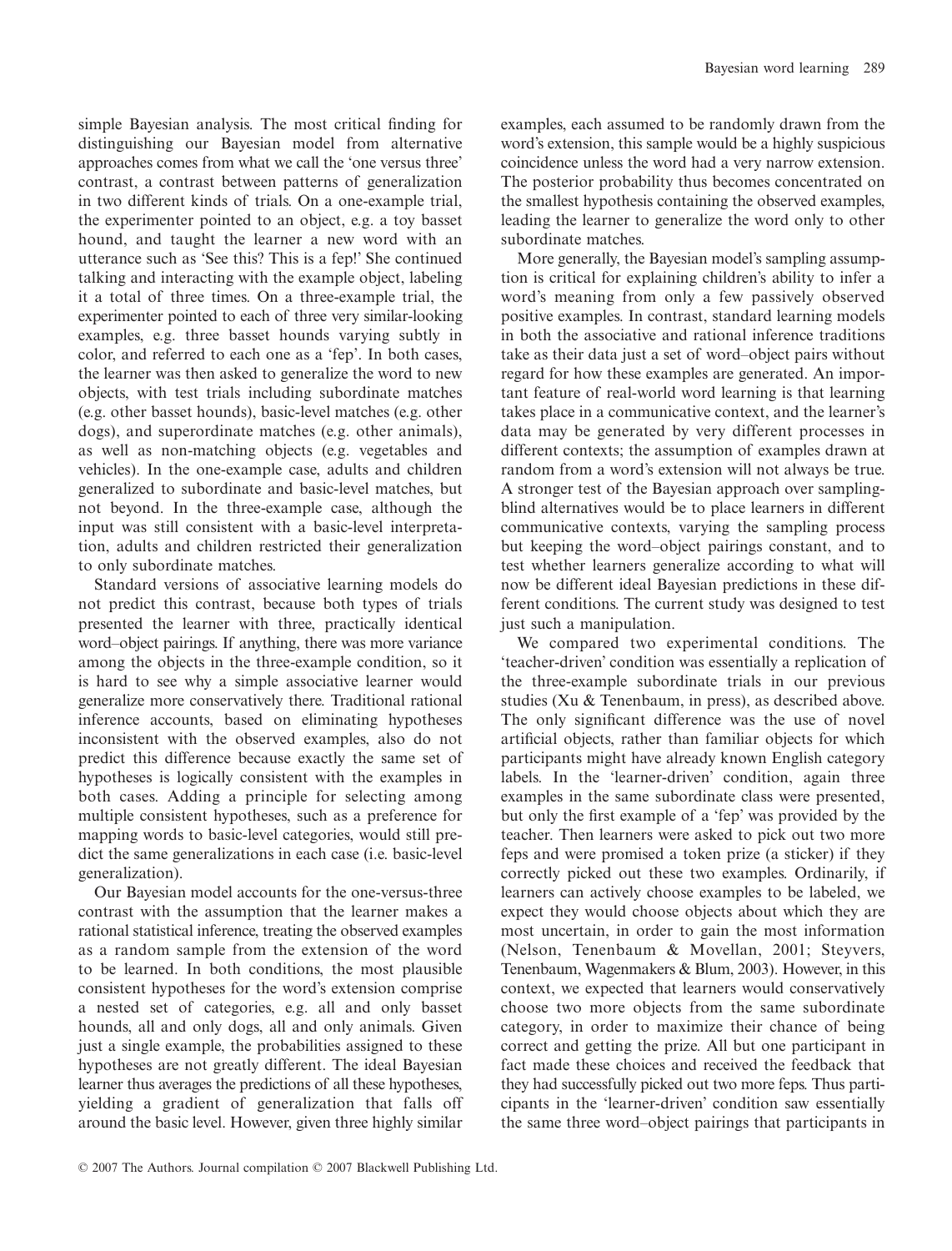the 'teacher-driven' condition saw, but now in a context where these objects were chosen independently of the word's meaning (rather than as a random sample from the word's extension) – because the learner (unlike the teacher) does not know the word's meaning. Tenenbaum and Griffiths (2001) referred to this sampling mode as 'weak sampling', in contrast to 'strong sampling' where the examples are drawn from the concept's extension (as in the teacher-driven condition). Under weak sampling, the fact that all three examples fall under the same subordinate category is not a suspicious coincidence, and a Bayesian learner who uses this knowledge should generalize in this case essentially as they would from a single randomly drawn example – to all basic-level matches rather than just the subordinate matches.

### **A Bayesian model**

Before describing our experimental design and results, we give a formal Bayesian analysis of the word-learning scenario studied here, highlighting the role of the sampling process. Our treatment in this section aims for generality, which requires a certain degree of abstraction. The Appendix illustrates these computations more concretely for the specific conditions of the experimental task.

The learner observes *n* examples  $X = \{x_1, x_2, \ldots, x_n\}$ of how the word  $w$  is used. Each example  $x_i$  consists of an object  $o_i$  paired with a label  $l_i$ . For simplicity, we assume that the label variable is just binary:  $l_i = 1$  denotes that the word *w* does apply to the *i*th example (a positive example);  $l_i = 0$  denotes that the word does not apply (a negative example). The learner considers a hypothesis space *M* of candidate word meanings  $m \in M$ , and evaluates these hypotheses using Bayes' rule:

$$
p(m|X) = \frac{p(X|m)p(m)}{p(X)}
$$
\n(1)

$$
=\frac{p(X|m)p(m)}{\sum_{m'\in M}p(X|m')p(m')}.\tag{2}
$$

The prior probability  $p(m)$ , along with the structure of the hypothesis space *M*, embodies the learner's beliefs about possible or likely word meanings. The likelihood  $p(X|m)$ expresses the learner's beliefs about which examples would be expected to be observed, if *m* is in fact the true meaning of the word *w* to be learned. The posterior probability  $p(m | X)$  measures the learner's degree of belief in each candidate word meaning *m*, given the combination of priors and evidence provided by the examples.

Here we will assume simplified forms for the hypothesis space *M* and prior *p*(*m*), because our focus is on how the

© 2007 The Authors. Journal compilation © 2007 Blackwell Publishing Ltd.

learner thinks about the process generating the observed examples, which is captured in the likelihood. We will assume that the hypothesis space comprises a tree-structured taxonomy of kind categories, similar to the semantic hierarchies proposed by Collins and Qullian (1969) or Rosch, Mervis, Gray, Johnson and Boyes-Braem (1976). One hypothesis corresponds to each category in the taxonomy. The categories can be arranged into levels, such as the subordinate, basic, and superordinate levels of Rosch *et al*. (1976). For all categories at the same taxonomic level, the prior assigns equal probability. These choices reflect the minimal structure necessary to capture the experiments described below, as well as one of the essential inductive challenges faced by children learning words from real-world experience. Because any object can be construed as a member of multiple categories, at the point where a learner has seen only one or a small number of examples of a word's possible referents – the situation of 'fast mapping' – there is likely to be more than one *a priori* plausible hypothesis consistent with the observed data. However, there may be an expectation that words are more or less likely to map onto a particular level of a category hierarchy, such as an expectation that words are most commonly used to refer to objects at a basic level of categorization (e.g. Markman, 1989). For the specific experiments described below, we represent the objects in terms of a single superordinate category, with two basic-level categories each dividing further into three subordinate categories (Figure 1a). A parameter β represents the ratio of the prior probability assigned to one of the basic-level categories versus one of the subordinate categories. Given the constraint that the prior must sum to one over all hypotheses, fixing β uniquely determines the full prior distribution.

The likelihood is where the distinction between learning from strong sampling and weak sampling appears, and thus where we see effects of inferences about the process generating the observed examples. The full likelihood  $p(X|m)$  can be decomposed as a product of terms for each example (always three in the experiments we describe below),

$$
p(X|m) = \prod_{i=1}^{n} p(x_i|m).
$$
 (3)

Each term  $p(x_i | m) = p(o_i, l_i | m)$  can be analyzed in terms of both the object  $o_i$  and the label  $l_i$  that are observed. The dependencies between these two components may be different for different sampling conditions. In particular, strong sampling and weak sampling correspond to qualitatively different structures of dependency between the object chosen for each example and the label that the object receives. Under strong sampling, when the learner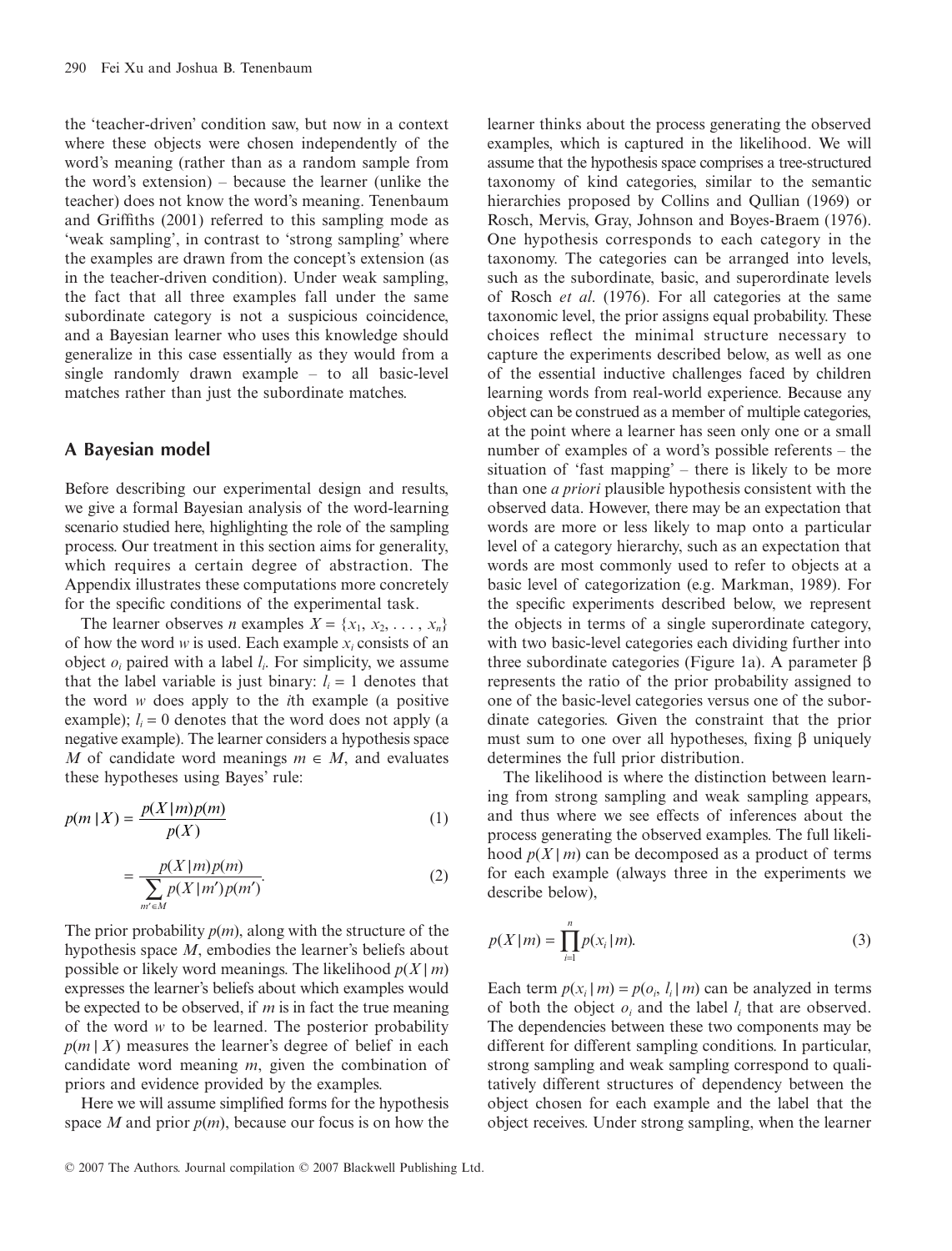

**Figure 1** *(a) A schematic illustration of the hypothesis space used to model generalization in the experiment, for the stimuli shown in (b). (b) One set of stimuli used in the experiment, as they were shown to participants.*

is shown a positive example, the label is generated first (depending on what the speaker wants to communicate in a particular context), and then an object is chosen from the set of stimuli with that label. This causal order is reversed in weak sampling: the learner first picks an object to be labeled out of the total set of stimuli, and then the teacher responds with either a positive or negative label depending on whether the object chosen falls inside the word's positive extension.

This difference in causal order affects the inferences that the learner is licensed to draw under strong or weak sampling. Under strong sampling, the fact that a particular example is positive is not informative about the meaning of the word – only that the example is being generated by a knowledgeable speaker who either intends to provide positive examples in an ostensive teaching context, or is merely using words correctly (to refer to their positive instances) in the course of natural conversation with other competent speakers. However, the particular object chosen for labeling is informative about the word's meaning, because it is presumed to be a random sample from the word's positive extension. These dependencies are reversed under weak sampling. The choice of which object to label does not depend directly on the word's meaning, because the learner is choosing the examples and does not know the word's meaning. However, the label observed does depend on the meaning, because the labels are provided by a competent user who knows what the word means and will presumably label the learner's chosen object positively or negatively according to whether or not it falls in the word's extension. The differences in these patterns of causal dependencies, and the probabilistic dependencies they imply, lead a Bayesian learner to make qualitatively different kinds of inferences in these learning situations.

More formally, in the strong sampling condition, we can write

 $p(x_i | m) = p(o_i, l_i | m)$  $= p(o_i | l_i, m)p(l_i | m)$ ∝ *p*(*oi* | *li* , *m*),

where we have factorized  $p(o_i, l_i | m)$  according to the causal order of the sampling process, and then dropped the dependence on  $p(l_i | m)$  which we assume is independent of the word's meaning *m*, and thus will contribute an arbitrary constant multiple that cancels when we compute posterior probabilities in Equation (2). Assuming for simplicity that only positive examples are observed, and that the object  $o_i$  is sampled randomly from all objects in the word's extension, the remaining likelihood term  $p(o_i | l_i, m)$  is just inversely proportional to  $|m|$ , the number of stimuli available that the word applies to under the hypothesis that its meaning is  $m$ , unless  $o_i$  is not contained in the subset of objects that *m* picks out, in which case the likelihood is 0. If the learner observes *n* examples generated by strong sampling, the total likelihood (for any hypothesis *m* consistent with those examples) is

$$
p(x_1, \ldots, x_n \mid m) = \left(\frac{1}{|m|}\right)^n.
$$
 (4)

This likelihood function reflects what we have called the *size principle* (Tenenbaum, 1999; Tenenbaum & Griffiths, 2001): more specific meanings, with smaller extensions, are more likely than more general meanings, with larger extensions, when both are consistent with a given set of examples; and the preference for more specific meanings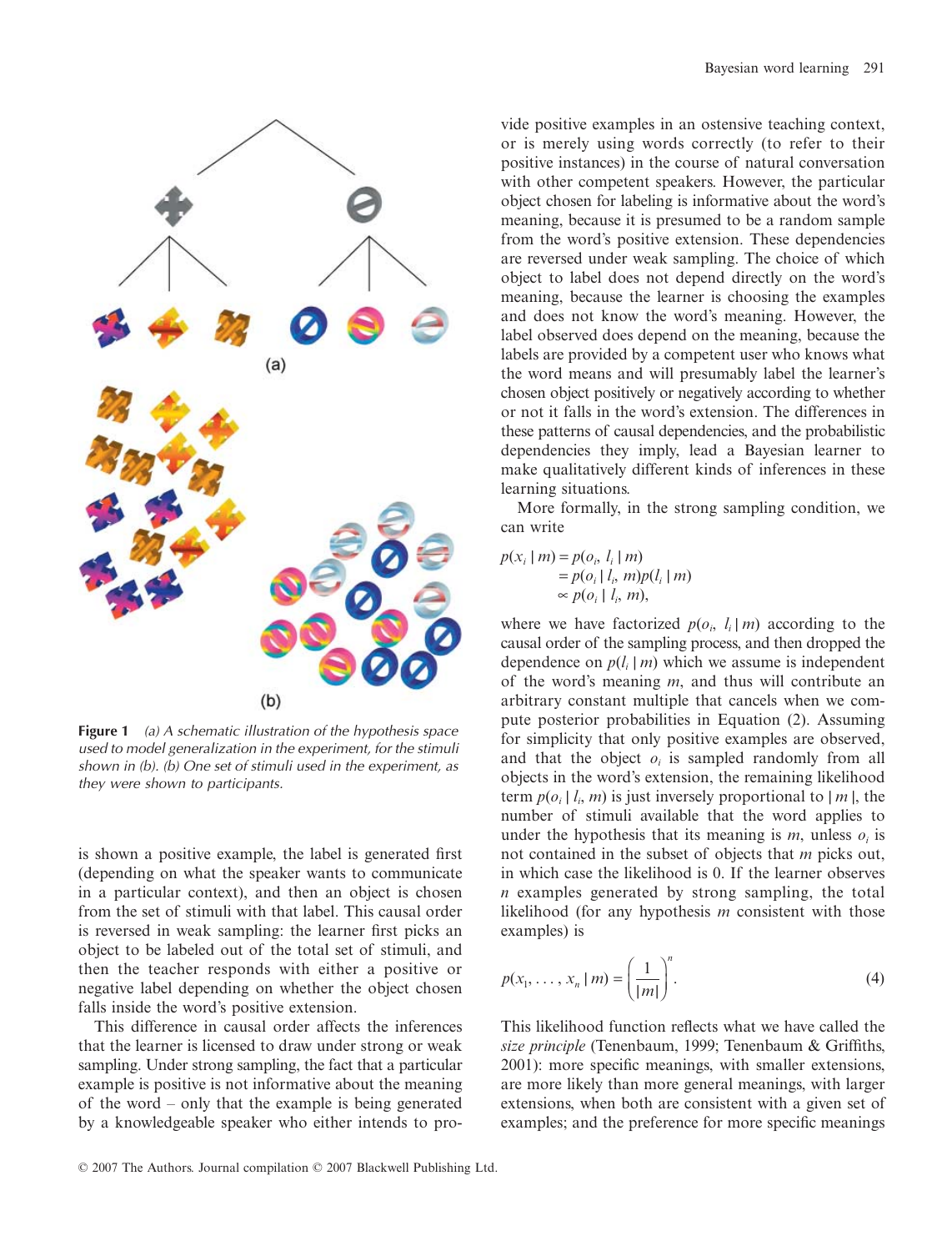increases exponentially with the number of examples observed. We have previously shown (Xu & Tenenbaum, in press) that this principle is instrumental in explaining the dynamics of word learning for both adults and children, and Tenenbaum (1999, 2000) has shown its applicability to concept learning more broadly. However, the size principle does not hold under all sampling conditions.

Under weak sampling, the likelihood factorizes differently to reflect the different causal order of sampling:

$$
p(x_i | m) = p(o_i, l_i | m)
$$
  
=  $p(l_i | o_i, m)p(o_i | m)$   
 $\propto p(l_i | o_i, m).$  (5)

The factorization in the second line reflects the learner first choosing which object is to be labeled, followed by a teacher or knowledgeable speaker providing a label for that object, positive or negative, according to whether it falls under the extension of *w*. We then drop the dependence on  $p(o_i | m)$ , since the learner does not know the word's meaning, and thus the learner's choice of which object to label does not depend directly on *m*. (The learner's choice may depend indirectly on *m* via the examples previously seen, but conditioned on those observations, *oi* and *m* are independent.) The remaining likelihood term  $p(l_i | o_i, m)$  is simply 1 or 0 depending on whether the label *l<sub>i</sub>* correctly assesses whether object *o<sub>i</sub>* falls under the candidate extension *m*. That is,  $p(l_i | o_i, m) = 1$  if  $l_i = 1$ and object  $o_i$  falls under the candidate extension  $m$ , or if  $l_i = 0$  and object  $o_i$  falls outside the candidate extension *m*, and 0 otherwise.

The key difference between the strong-sampling and weak-sampling likelihoods is thus that the size principle only holds for the strong-sampling case. The clearest behavioral difference will emerge when the learner observes multiple examples of a new word in which the objects all fall within a single subordinate. The data are logically ambiguous between a subordinate interpretation of the word, and a basic-level interpretation. Under strong sampling, the size principle will heavily favor the subordinate interpretation. Intuitively, it would be a suspicious coincidence to observe a random sample of objects in a basic-level category that all happen to cluster within a single subordinate. However, under weak sampling, if for some reason learners choose or are required to focus their sampling within a single subordinate, then the likelihoods would be uninformative with respect to the basic versus subordinate interpretations of the word. Our experiments explore this contrast, by setting up two corresponding experimental conditions. In the 'teacherdriven' condition, where the learner observes three random examples provided by the teacher, the strong-sampling likelihood should apply for all three examples. Because cipants are expected to interpret the word as a subordinate label. In the 'learner-driven' condition, a first example is provided by the teacher under strong sampling, but subsequent examples are chosen by the learner under weak sampling, and the pragmatics of the task (a sticker offered as reward) encourage the learner to choose essentially the same objects that are given under a strongsampling process in the 'teacher-driven' condition. Although the object-label pairs observed are thus essentially the same in both conditions, our Bayesian analysis predicts that participants in the 'learner-driven' condition should favor a basic-level interpretation, because the weak-sampling likelihoods do not provide distinctive evidence in favor of the subordinate hypothesis that would overwhelm an initial tendency towards basic-level generalization.

the examples all fall within a single subordinate, parti-

The experiment presents results from adults and children, along with a concrete instantiation of the above analyses in a computational model of the same task.

# **Experiment**

#### *Methods*

#### **Participants**

Twenty-four children and 14 adults participated in the study. The children were recruited from our subject database (mean age 4;0 [years;months], ranging from 3;8 to 4;10; half boys/girls). Two additional children were excluded due to refusing to answer any questions or choosing two additional examples from other subordinate categories in the learner-driven condition (see below). The children were randomly assigned to one of two conditions  $(N = 12$  for each condition), the teacher-driven condition (mean age 4;0) and the learner-driven condition (mean age 3;11). The adult participants (mean age 35, ranging from 25 to 40; five men and nine women) were parents living in the greater Vancouver area who brought their children into the lab for other experiments. They were randomly assigned to one of two conditions  $(N = 7$  for each condition).

#### Design and procedure

Two color pictures of sets of novel objects were used in the study. One set of novel objects is shown in Figure 1b. Each picture depicted two basic-level categories of objects, spatially segregated, and within each of those categories, three subordinate categories of objects differing subtly in color, texture, and orientation. There were five objects in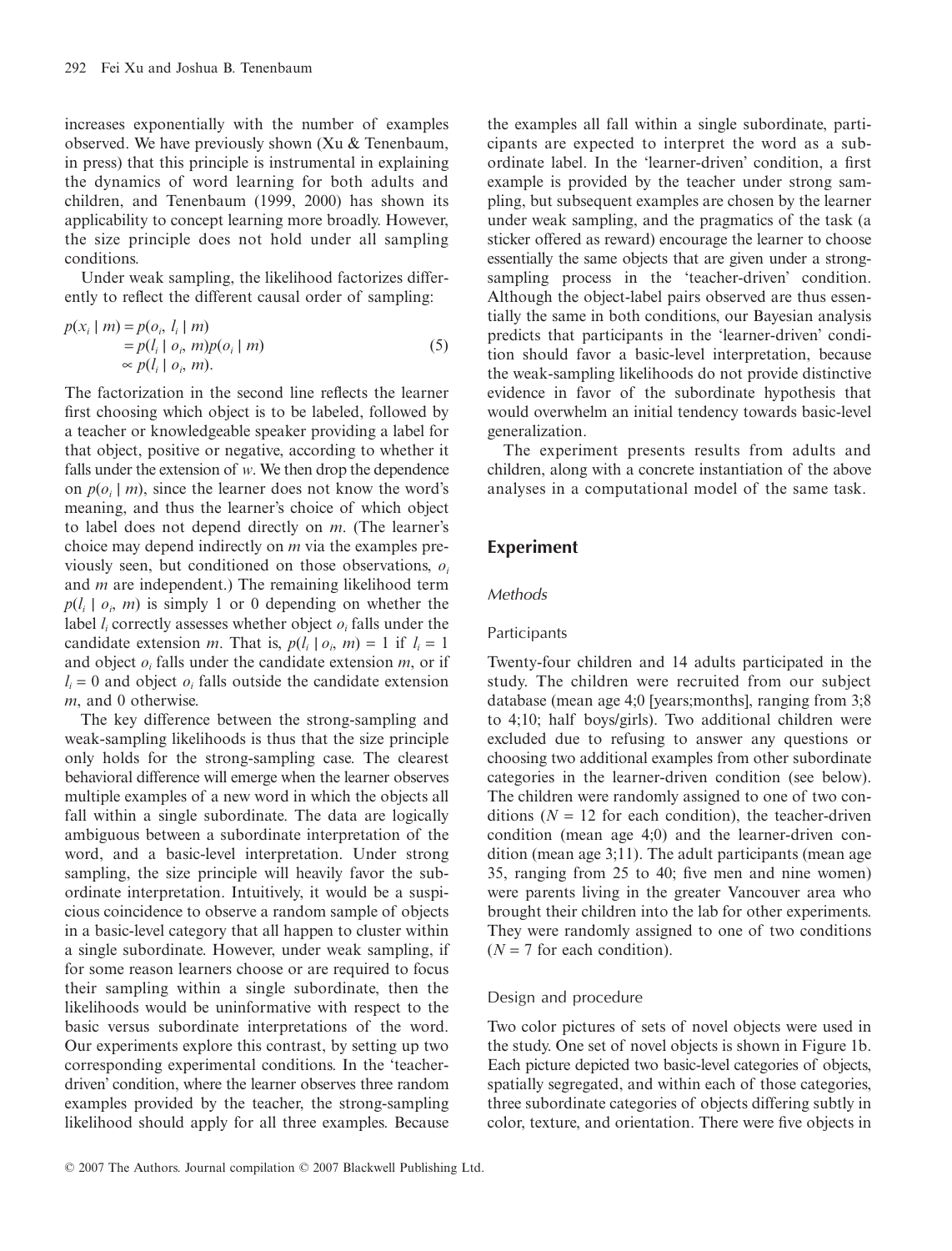each subordinate category, and 15 objects in each basiclevel category. Four nonsense words were used ('blicket', 'tupa', 'wug', and 'fep'). Which word was used to refer to which picture and which picture was shown first were counterbalanced across participants.

#### Teacher-driven condition

With child participants, the experimenter began by asking the child to play a game with her. She pointed to an object in the picture and said to the child, 'See this? It's a blicket.' She then pointed to two other objects from the same subordinate category, one at a time, and said to the child, 'See this one? It's a blicket.' She then asked the child to choose a sticker for paying attention and doing a good job in the game. The experimenter then proceeded to the test phase, in which the child was asked to decide which other objects were also blickets. The experimenter pointed to a total of five other objects, and for each one she asked the child, 'Is this a blicket?' The five test objects were, in order of questioning, a subordinate match, a non-match from the other basic-level category, a basic-level match from a different subordinate, another subordinate match, and another basic-level match. Participants received no feedback on their answers to test questions. The experimenter then presented the child with the second set of objects and went through the same procedure, using a different novel word. At the end of the study, each child was allowed to choose another sticker for doing a good job.

The procedure for adults was identical to that for children. The adults were told that the study was initially designed for preschoolers, and that stickers were given out to keep the child on task.

#### Learner-driven condition

The procedure was identical to that of the teacher-driven condition with the following critical difference. After presenting the first example with the phrase, 'See this? It's a blicket.' The experimenter then asked the child, 'Can you point to two other blickets? If you get both of them right, you get a sticker!' Once the child picked two more objects, the experimenter confirmed that the child had correctly found two blickets (regardless of the child's selections) and the child was allowed to choose a sticker as a reward. The experimenter then proceeded to the test phase, pointing to five test objects and asking for each one, 'Is this a blicket?' just as in the teacher-driven condition. In both conditions, these five test questions were asked only after participants had seen three labeled examples; the only difference between conditions was the process by which the second and third labeled examples



**Figure 2** *Percentages of generalization responses at the subordinate and basic levels, for adults and children in both teacher-driven (a) and learner-driven (b) conditions. Corresponding posterior probabilities for subordinate and basic-level hypotheses are shown for the Bayesian model.*

were sampled. The procedure for adults was again identical to that for children. With the exception of one child (whose data were excluded from the analyses), all participants pointed to two other objects from the same subordinate category when asked to point to two other blickets.

#### *Results*

Figure 2 summarizes responses to the test questions in both conditions, in terms of the frequencies with which participants generalized to different levels of the category hierarchy. Over the five test trials, no participant generalized a new word to any object from the other basic-level category, and every participant responded in a way that was consistent with a preferred level of generalization for a given word. That is, for each novel word, each participant either generalized to just the two subordinate-level matches, or to those objects and the two basic-level matches. We calculated the percentages of 'yes' responses for both the subordinate and the basic-level matches. In the teacher-driven condition, children generalized the novel word at the subordinate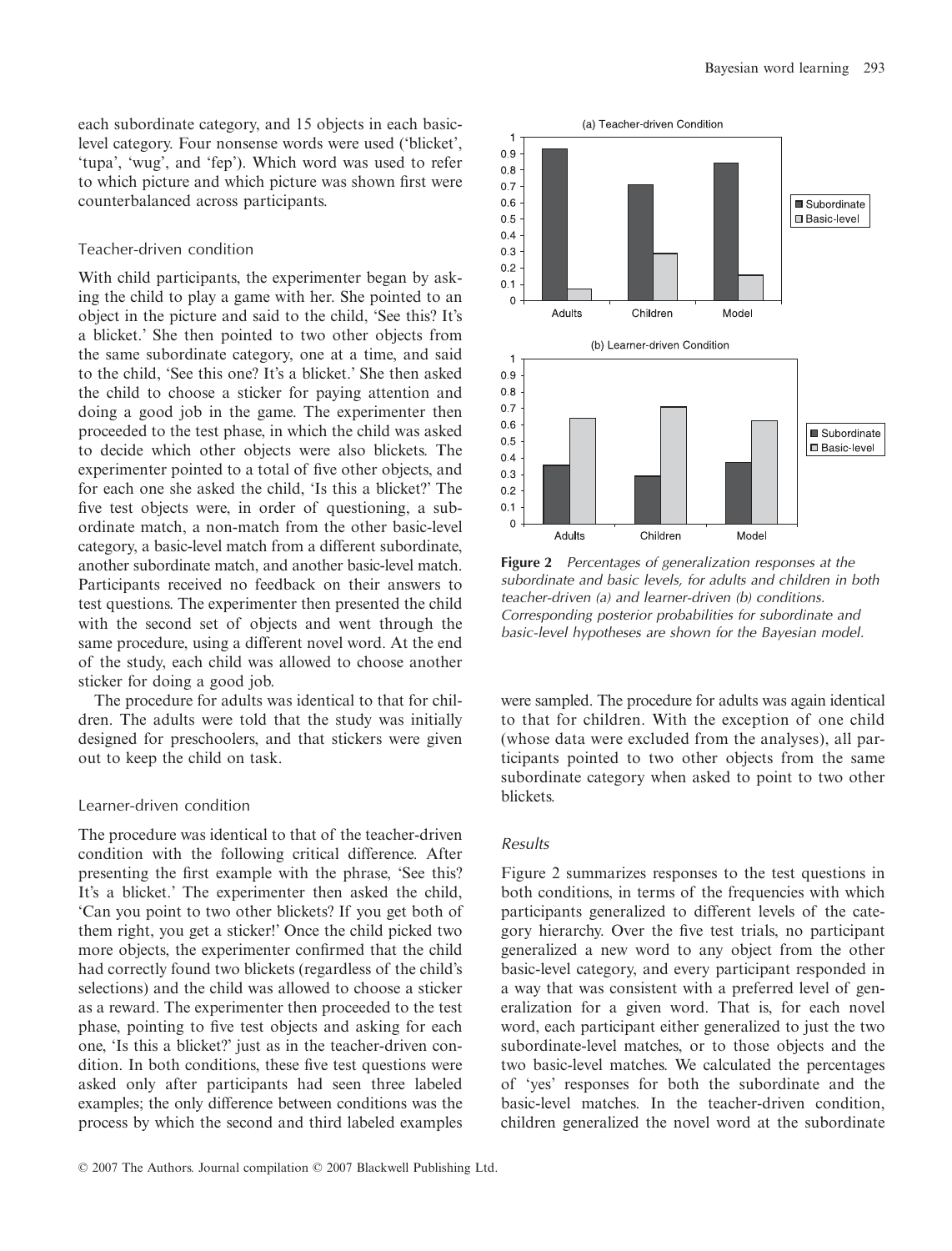level 71% of the time, and at the basic level 29% of the time. In the learner-driven condition, this preference was exactly reversed: children generalized the novel word at the subordinate level only 29% of the time and at the basic level 71% of the time (shown in Figure 2). To assess whether the difference between these two conditions was statistically significant, each child was assigned a score of 0, 1, or 2 depending on whether they generalized at the basic level for 0, 1, or 2 of the two novel words learned. A Mann-Whitney test between the scores for children in the teacher-driven and learner-driven conditions showed a statistically reliable difference,  $z = -1.95$ ,  $p < .05$ .

Adult participants gave similar results. In the teacherdriven condition, adults generalized the novel word at the subordinate level 92.8% of the time and at the basiclevel 7.2% of the time. In the learner-driven condition, adults generalized the novel word at the subordinate level 35.7% of the time and at the basic-level category 64.3% of the time. (Figure 2 compares these percentages graphically to children's patterns of generalization.) Each adult's overall pattern of generalization was scored on the same 0–2 scale, and a Mann-Whitney test between the scores for adults in the teacher-driven and learnerdriven conditions was again statistically significant,  $z =$  $-1.98, p < .05.$ 

#### Model results

Figure 2 also compares the generalization patterns of both children and adults in the teacher-driven and learnerdriven conditions with the predictions of our Bayesian model in those same two conditions. The size of each hypothesis is set equal to the number of objects shown in the corresponding category. The basic-level bias in the prior, β, is set to 5. Qualitatively, the model predictions do not depend on the precise value of β, as long as it is somewhat but not vastly greater than one. The specific value chosen provides the best fit found in a coarse search over a range of parameter values. The model results shown in Figure 2 reflect the posterior probabilities of the two hypotheses that are consistent with the observed examples in each case – a basic-level extension and a subordinate-level extension.

To simulate each condition of the study, the model is given the same set of three examples observed by participants in that condition, and the likelihood of each hypothesis is updated based on those three examples assuming the appropriate sampling processes. In the teacher-driven condition (where all three examples were generated under strong sampling), the model assigns posterior probabilities of 84.4% to the subordinate hypothesis and 15.6% to the basic-level hypothesis. In the learner-driven condition (with one example generated

under strong sampling and two under weak sampling), the model assigns posterior probabilities of 37.5% to the subordinate hypothesis and 62.5% to the basic-level hypothesis. The Appendix shows concretely how these predictions are derived.

## **Discussion**

In deciding how to generalize a novel word beyond the examples given, children and adults were shown to be sensitive to the sampling process responsible for generating the examples they observed. Their generalizations are in accord with the predictions of a Bayesian analysis, assuming appropriately different likelihood functions – strong sampling and weak sampling – for examples generated by a knowledgeable speaker or by the learner, respectively. Only when learners were justified in assuming that the three very similar examples they observed represented a random sample from the extension of the new word did they restrict their generalization to a higher specific subordinate meaning. When essentially the same three examples were given but with only one as a genuinely random sample of the word's referents, learners recognized this and generalized more broadly, to the basic level, just as in the one-example conditions of our previous studies (Tenenbaum & Xu, 2000; Xu & Tenenbaum, 2005, in press).

Our Bayesian analysis makes a number of simplifying assumptions, which are not essential to the framework and which could be weakened and further explored in future work. We have neglected interactions between multiple words in the learner's developing lexicon, assuming that we can model learning of a single new word on its own. We have considered only the extensional aspects of a word's meaning – the set of objects that it applies to, as opposed to the conceptual content that allows the learner to establish this reference class – and we have assumed that any word either does or does not apply to an object in a binary fashion. We also have not considered the possibility that a word could have more than one meaning. Perhaps most importantly, we have assumed that children (and adults) are able to infer which sampling model would be appropriate to use given the pragmatics of the learning situation, but we have not modeled *how* they make that inference. This is surely a deep and hard problem, arguably drawing on an understanding of discourse, theory-of-mind, and more general social reasoning abilities that might support word learning (e.g. Bloom, 2000; Tomasello, 2001). Our goal here is to present and test a formal approach to modeling inductive inferences about word meaning, which can incorporate multiple relevant capacities and sources of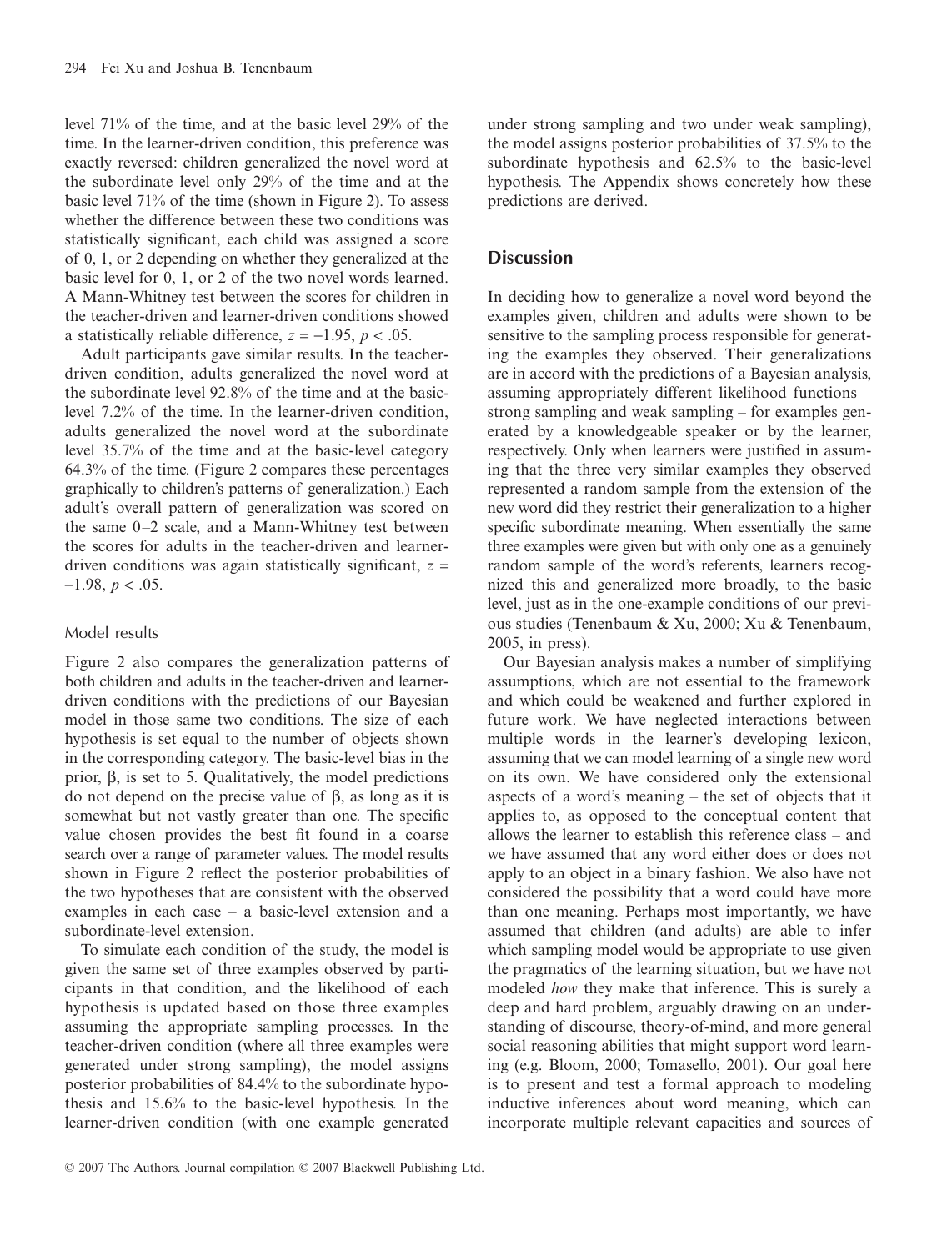input within a principled and unifying framework for statistical inference. This stands in contrast to typical associative models, which do not naturally incorporate capacities such as the pragmatic and intentional reasoning that appear to be necessary here, or traditional rational inference models, which have not attempted to explain the graded, statistical character of people's generalizations about word meaning in the face of ambiguous evidence.

Standard associative and rational inference models do not predict our results, but could they be reasonably modified to do so? Associative models might be modified to have greater learning rates for trials on which a knowledgeable speaker selects the objects to be labeled, relative to trials on which learners themselves select the examples. However, besides being rather arbitrary and post hoc, this modification seems inconsistent with other general findings about differences between active and passive learning; active data selection typically leads to *more* effective learning than passive observation (e.g. Lagnado & Sloman, 2004; Sobel & Kushnir, in press; Steyvers *et al*., 2003). It is critical in our learner-driven condition that learners were encouraged by the promise of a reward to select examples conservatively. If they had been encouraged to explore more freely and select the most informative examples, we expect that they would have chosen quite different examples, and thereby converged quickly and confidently on the appropriate level of generalization. Our Bayesian model would be able to explain such a different learning trajectory without fundamental modification, based only on the different informational content of the examples encountered, while a variable learning-rate associative model might need substantial fine adjustments to account for all of these different kinds of learning curves.

It is easier to accommodate our findings from the standpoint of rational hypothesis-driven inference. A growing body of research suggests that word learning depends on the child's sensitivity to pragmatic and intentional cues (e.g. Baldwin, 1991, 1993; Bloom, 2000; Diesendruck & Markson, 2001; Tomasello, 2001; Tomasello & Barton, 1994; Tomasello, Strosberg & Akhtar, 1996; Xu, Cote & Baker, 2005), and our results could be seen as further evidence for the importance of these factors. However, previously there have not been systematic attempts to give a formal model of word learning as hypothesis-driven inference that integrates prior knowledge about conceptual structures underlying word meanings, principles of word–concept mapping, statistical information carried by patterns of observed object–word pairings, and the effects of pragmatic and intentional reasoning. This is essentially the goal of our Bayesian approach. Although we are far from giving a complete account of word learning, even the simple Bayesian model presented here combines aspects of all these major sources of input. Future work should further explore the potential for Bayesian models in these directions: to integrate the diverse sources of constraint that make it possible for children to learn so many words so quickly, and to illuminate the connections between word learning and other aspects of cognition where Bayesian models have recently gained traction – such as the acquisition of syntactic knowledge, intuitive domain theories, and causal knowledge (Perfors, Tenenbaum & Regier, 2006; Regier & Gahl, 2004; Tenenbaum & Griffiths, 2001; Tenenbaum, Griffiths  $\&$  Niyogi, in press) – which place words and word learning at the center of human mental life.

# **Appendix**

Here we show concretely how the Bayesian model is applied to our experimental task, in both the teacherdriven and learner-driven conditions. The tree-structured hypothesis space is illustrated in Figure 1a. Each hypothesis *m* for the novel word's meaning refers to one node of the tree. Let  $m_1$  and  $m_2$  represent hypotheses that the word maps onto one or the other of the two basic-level categories in the tree. Let  $m_{11}$ ,  $m_{12}$ , and  $m_{13}$  represent the three subordinate hypotheses under  $m_1$ , and  $m_{21}$ ,  $m_{22}$ , and  $m_{23}$ represent the three subordinate hypotheses under  $m<sub>2</sub>$ . For simplicity, we do not include a hypothesis for the single superordinate category that includes all objects. We reasoned that participants would assign this hypothesis a very low prior probability on pragmatic grounds; including it, with the same prior probability as the subordinate hypotheses, does not qualitatively change the results.

Prior probabilities are determined by two constraints: basic-level hypotheses are preferred over subordinate hypotheses by a factor of β, and the sum of the prior probabilities must equal one. Hence,  $p(m_1) = p(m_2) = \beta/(2\beta + 6)$ , and  $p(m_{11}) = p(m_{12}) = p(m_{13}) = p(m_{21}) = p(m_{22}) = p(m_{23})$ =  $1/(2\beta + 6)$ . The choice of  $\beta = 5$  yields reasonable fits to people's judgments, where  $p(m_1) = p(m_2) = 0.3125$ , and  $p(m_{11}) = p(m_{12}) = p(m_{13}) = p(m_{21}) = p(m_{22}) = p(m_{23}) = p(m_{33})$ 0.0625.

In both conditions of the experiment, learners observe three labeled examples  $X = \{x_1, x_2, x_3\}$  prior to being asked to generalize in the test phase. The examples always fall under a single subordinate category; for concreteness, assume this category corresponds to  $m_{11}$ . Thus the likelihoods will be 0 for all hypotheses except two:  $m_{11}$ , and  $m_1$ which represents a superset of  $m_{11}$ ; all other hypotheses are inconsistent with the observed examples. The relative likelihoods of  $m_{11}$  and  $m_{12}$ , and hence their posterior probabilities, will depend on the sampling conditions.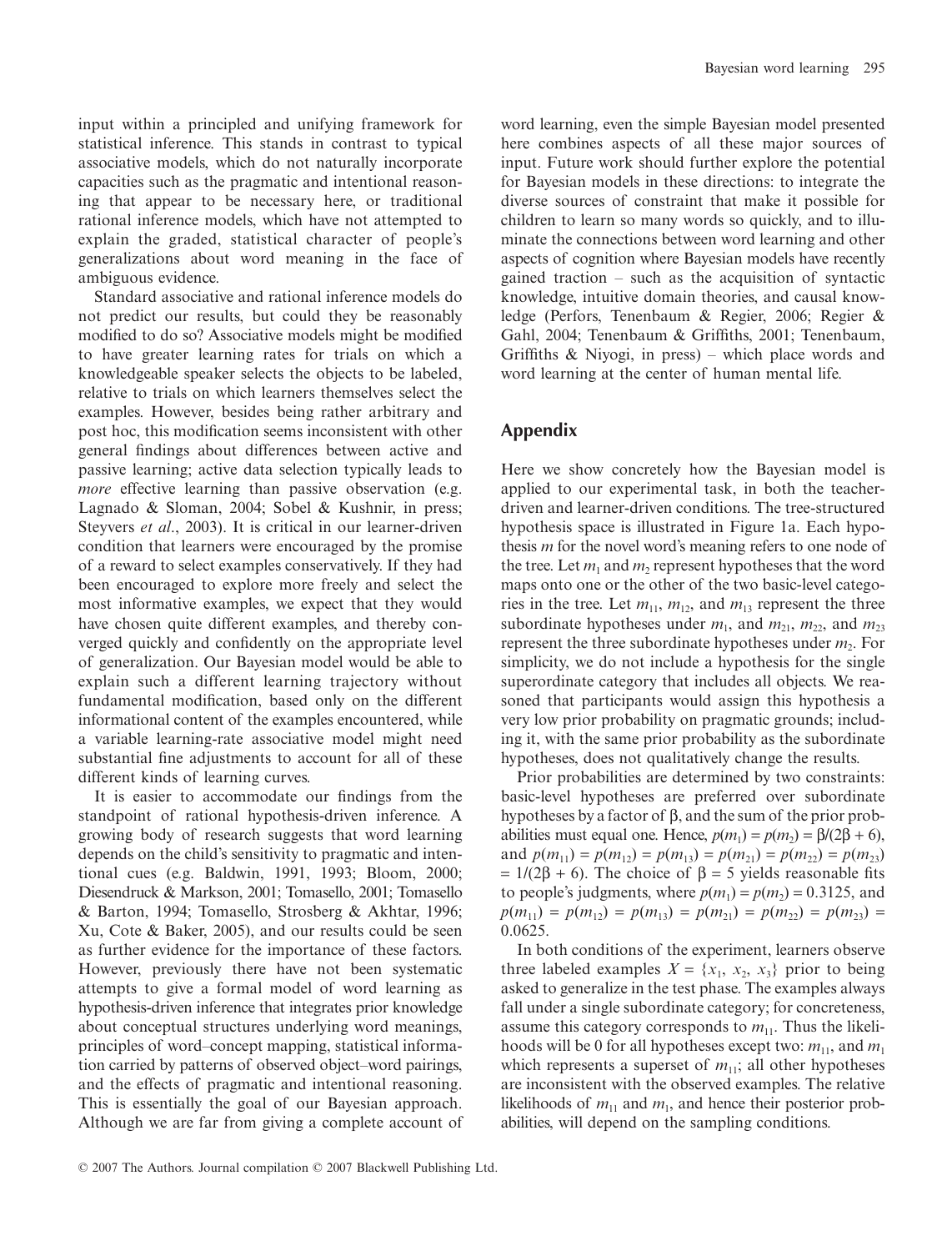#### *Teacher-driven condition*

Here all three examples are assumed to be generated independently by strong sampling, so the likelihood of each hypothesis is inversely proportional to its size raised to the third power:

$$
p(X|m) = p(x_1|m) \times p(x_2|m) \times p(x_3|m)
$$
  
=  $\frac{1}{|m|} \times \frac{1}{|m|} \times \frac{1}{|m|}$ .

For simplicity we assume that the size of each hypothesis is equal to the number of objects shown in the corresponding category, so  $|m_{11}| = 5$  and  $|m_1| = 15$ . Then we have

$$
p(X|m_{11}) = \frac{1}{5} \times \frac{1}{5} \times \frac{1}{5} = 0.008
$$
  

$$
p(X|m_{1}) = \frac{1}{15} \times \frac{1}{15} \times \frac{1}{15} = 0.0002963.
$$

Posterior probabilities for the subordinate and basic-level hypotheses can now be computed as follows:

$$
p(m|X) = \frac{p(X|m)p(m)}{\sum_{m' \in M} p(X|m')p(m')}
$$
  
\n
$$
p(m_{11}|X) = \frac{0.008 \times 0.0625}{0.008 \times 0.0625 + 0.0002963 \times 0.3125} = 0.844
$$
  
\n
$$
p(m_{1}|X) = \frac{0.0002963 \times 0.3125}{0.008 \times 0.0625 + 0.0002963 \times 0.3125} = 0.156.
$$

#### *Learner-driven condition*

Here the first example is assumed to be generated by strong sampling, but the second and third examples are assumed to be generated by choosing the objects to be labeled independently of the word's true meaning (since the learner has chosen the examples and the learner does not know what the word means). As explained in the main text, the likelihood function associated with these latter examples is effectively just 1 for any hypothesis consistent with the labeled examples, and 0 for all inconsistent hypotheses. We thus have

$$
p(X|m) = p(x_1|m) \times p(x_2|m) \times p(x_3|m)
$$

$$
= \frac{1}{|m|} \times 1 \times 1,
$$

or for each of the two consistent hypotheses:

$$
p(X|m_{11}) = \frac{1}{5} \times 1 \times 1 = 0.2
$$
  

$$
p(X|m_{1}) = \frac{1}{15} \times 1 \times 1 = 0.0667.
$$

Posterior probabilities for the subordinate and basic-level hypotheses can now be computed as follows:

$$
p(m|X) = \frac{p(X|m)p(m)}{\sum_{m' \in M} p(X|m')p(m')}
$$
  
\n
$$
p(m_{11}|X) = \frac{0.2 \times 0.0625}{0.2 \times 0.0625 + 0.0667 \times 0.3125} = 0.375
$$
  
\n
$$
p(m_{11}|X) = \frac{0.0667 \times 0.3125}{0.2 \times 0.0625 + 0.0667 \times 0.3125} = 0.625.
$$

# **Acknowledgements**

The authors contributed equally to this research. JBT was supported by the Paul E. Newton Career Development Chair. FX was supported by a Canada Research Chair and a grant from the Natural Science and Engineering Research Council of Canada. We thank members of the UBC Baby Cognition Lab for their help with data collection, and Paul Bloom, Geoff Hall and Terry Regier for helpful discussion. We owe a particular debt to Liz Bonawitz, for discussions and pilot work on an earlier version of this work.

# **References**

- Baldwin, D. (1991). Infants' contribution to the achievement of joint reference. *Child Development*, **62**, 875–890.
- Baldwin, D. (1993). Infants' ability to consult the speaker for clues to word reference. *Journal of Child Language*, **20**, 394–419.
- Bloom, P. (2000). *How children learn the meanings of words*. Cambridge, MA: MIT Press.
- Carey, S. (1978). The child as word learner. In M. Halle, J. Bresnan, & G.A. Miller (Eds.), *Linguistic theory and psychological reality* (pp. 264–293). Cambridge, MA: MIT Press.
- Colunga, E., & Smith, L.B. (2005). From the lexicon to expectations about kinds: the role of associative learning. *Psychological Review*, **112**, 347–382.
- Collins, A.M., & Quillian, M.R. (1969). Retrieval time from semantic memory. *Journal of Verbal Learning and Verbal Behavior*, **8**, 240–248.
- Diesendruck, G., & Markson, L. (2001). Children's avoidance of lexical overlap: a pragmatic account. *Developmental Psychology*, **37**, 630–641.
- Gasser, M., & Smith, L.B. (1998). Learning nouns and adjectives: a connectionist approach. *Language and Cognitive Processes*, **13**, 269–306.
- Kemp, C.S., Perfors, A., & Tenenbaum, J.B. (2004). Learning domain structures. *Proceedings of the 26th Annual Conference of the Cognitive Science Society*.
- Lagnado, D., & Sloman, S.A. (2004). The advantage of timely intervention. *Journal of Experimental Psychology: Learning, Memory and Cognition*, **30**, 856–876.